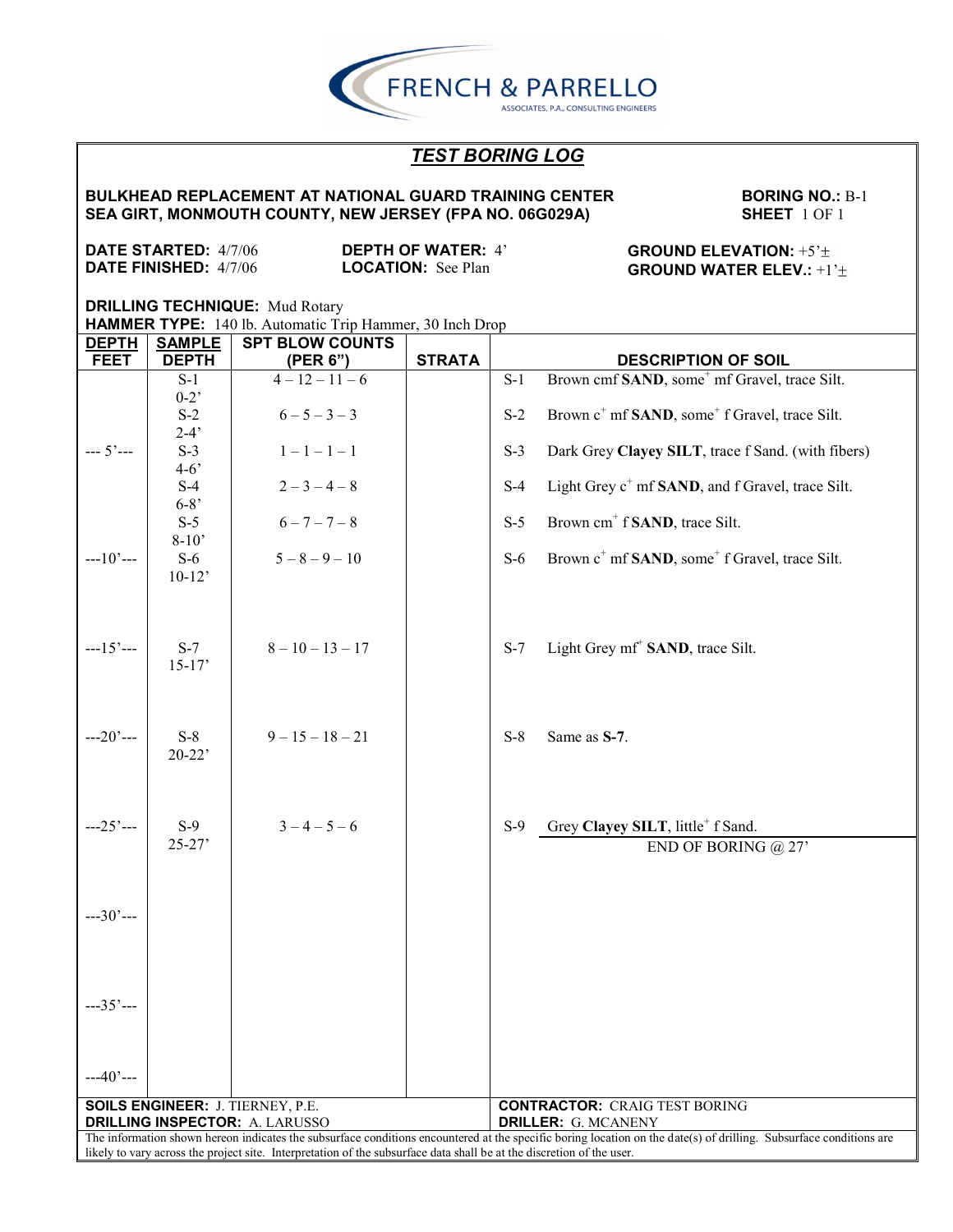**FRENCH & PARRELLO** ASSOCIATES, P.A., CONSULTING ENGINEERS

# *TEST BORING LOG*

### **BULKHEAD REPLACEMENT AT NATIONAL GUARD TRAINING CENTER SEA GIRT, MONMOUTH COUNTY, NEW JERSEY (FPA NO. 06G029A)**

**BORING NO.:** B-2 **SHEET** 1 OF 1

**DATE STARTED:** 4/7/06 **DATE FINISHED:** 4/7/06

**DEPTH OF WATER:** 4' **LOCATION:** See Plan

**GROUND ELEVATION:** +5' **GROUND WATER ELEV.:** +1'

**DRILLING TECHNIQUE:** Mud Rotary

**HAMMER TYPE:** 140 lb. Automatic Trip Hammer, 30 Inch Drop

| <b>DEPTH</b> | <b>SAMPLE</b>                                                                                                         | <b>SPT BLOW COUNTS</b>                    |               |                  |                                                                                                                                                                    |  |
|--------------|-----------------------------------------------------------------------------------------------------------------------|-------------------------------------------|---------------|------------------|--------------------------------------------------------------------------------------------------------------------------------------------------------------------|--|
| <b>FEET</b>  | <b>DEPTH</b>                                                                                                          | (PER 6")                                  | <b>STRATA</b> |                  | <b>DESCRIPTION OF SOIL</b>                                                                                                                                         |  |
|              | $S-1$                                                                                                                 | $3-6-4-4$                                 |               | $\overline{S-1}$ | Light Brown c <sup>+</sup> mf <b>SAND</b> , trace f Gravel, trace Silt.                                                                                            |  |
|              | $0-2$                                                                                                                 |                                           |               |                  |                                                                                                                                                                    |  |
|              | $S-2$                                                                                                                 | $3 - 2 - 2 - 2$                           |               | $S-2$            | Same as S-1.                                                                                                                                                       |  |
|              | $2-4'$                                                                                                                |                                           |               |                  |                                                                                                                                                                    |  |
|              | $S-3$                                                                                                                 | $1 - 1 - 1 - 1$                           |               | $S-3$            | Light Brown c <sup>+</sup> mf <b>SAND</b> , some <sup>+</sup> f Gravel, trace Silt.                                                                                |  |
|              | $4 - 6'$                                                                                                              |                                           |               |                  |                                                                                                                                                                    |  |
|              | $S-4$                                                                                                                 | $1 - 1 - 1 - 1$                           |               | $S-4$            | Dark Grey Organic SILT. (with fibers)                                                                                                                              |  |
|              | $6 - 8'$                                                                                                              |                                           |               |                  |                                                                                                                                                                    |  |
|              | $S-5$                                                                                                                 | $1 - 1 - 3 - 6$                           |               | $S-5$            | Grey SILT & CLAY, trace <sup>+</sup> f Sand.                                                                                                                       |  |
|              | $8-10'$                                                                                                               |                                           |               |                  |                                                                                                                                                                    |  |
|              | $S-6$                                                                                                                 | $5 - 6 - 8 - 10$                          |               | $S-6$            | Light Brown c <sup>+</sup> mf SAND, and f Gravel, trace Silt.                                                                                                      |  |
|              | $10-12$                                                                                                               |                                           |               |                  |                                                                                                                                                                    |  |
|              |                                                                                                                       |                                           |               |                  |                                                                                                                                                                    |  |
|              |                                                                                                                       |                                           |               |                  |                                                                                                                                                                    |  |
|              |                                                                                                                       |                                           |               |                  |                                                                                                                                                                    |  |
|              | $S-7$                                                                                                                 | $7 - 12 - 14 - 15$                        |               | $S-7$            | Light Brown mf <sup>+</sup> SAND, trace Silt.                                                                                                                      |  |
|              | $15 - 17'$                                                                                                            |                                           |               |                  |                                                                                                                                                                    |  |
|              |                                                                                                                       |                                           |               |                  |                                                                                                                                                                    |  |
|              |                                                                                                                       |                                           |               |                  |                                                                                                                                                                    |  |
|              |                                                                                                                       |                                           |               |                  |                                                                                                                                                                    |  |
|              | $S-8$                                                                                                                 | $6 - 4 - 5 - 8$                           |               | $S-8$            | Grey CLAY & SILT, trace <sup>+</sup> f Sand.                                                                                                                       |  |
|              | $20-22$                                                                                                               |                                           |               |                  |                                                                                                                                                                    |  |
|              |                                                                                                                       |                                           |               |                  |                                                                                                                                                                    |  |
|              |                                                                                                                       |                                           |               |                  |                                                                                                                                                                    |  |
|              |                                                                                                                       |                                           |               |                  |                                                                                                                                                                    |  |
|              | $S-9$                                                                                                                 | $2 - 2 - 3 - 5$                           |               | $S-9$            | Grey mf <sup>+</sup> SAND, some Clayey Silt.                                                                                                                       |  |
|              | $25 - 27'$                                                                                                            |                                           |               |                  |                                                                                                                                                                    |  |
|              |                                                                                                                       |                                           |               |                  |                                                                                                                                                                    |  |
|              |                                                                                                                       |                                           |               |                  |                                                                                                                                                                    |  |
|              |                                                                                                                       | $4-4-5-6$                                 |               |                  |                                                                                                                                                                    |  |
|              | $S-10$<br>$30 - 32'$                                                                                                  |                                           |               | $S-10$           | Same as S-9.                                                                                                                                                       |  |
|              |                                                                                                                       |                                           |               |                  |                                                                                                                                                                    |  |
|              |                                                                                                                       |                                           |               |                  | END OF BORING $@32"$                                                                                                                                               |  |
|              |                                                                                                                       |                                           |               |                  |                                                                                                                                                                    |  |
|              |                                                                                                                       |                                           |               |                  |                                                                                                                                                                    |  |
|              |                                                                                                                       |                                           |               |                  |                                                                                                                                                                    |  |
|              |                                                                                                                       |                                           |               |                  |                                                                                                                                                                    |  |
|              |                                                                                                                       |                                           |               |                  |                                                                                                                                                                    |  |
|              |                                                                                                                       |                                           |               |                  |                                                                                                                                                                    |  |
|              |                                                                                                                       |                                           |               |                  |                                                                                                                                                                    |  |
|              |                                                                                                                       | <b>SOILS ENGINEER: : J. TIERNEY, P.E.</b> |               |                  | <b>CONTRACTOR: CRAIG TEST BORING</b>                                                                                                                               |  |
|              |                                                                                                                       | <b>DRILLING INSPECTOR: A. LARUSSO</b>     |               |                  | <b>DRILLER: G. MCANENY</b>                                                                                                                                         |  |
|              |                                                                                                                       |                                           |               |                  | The information shown hereon indicates the subsurface conditions encountered at the specific boring location on the date(s) of drilling. Subsurface conditions are |  |
|              | likely to vary across the project site. Interpretation of the subsurface data shall be at the discretion of the user. |                                           |               |                  |                                                                                                                                                                    |  |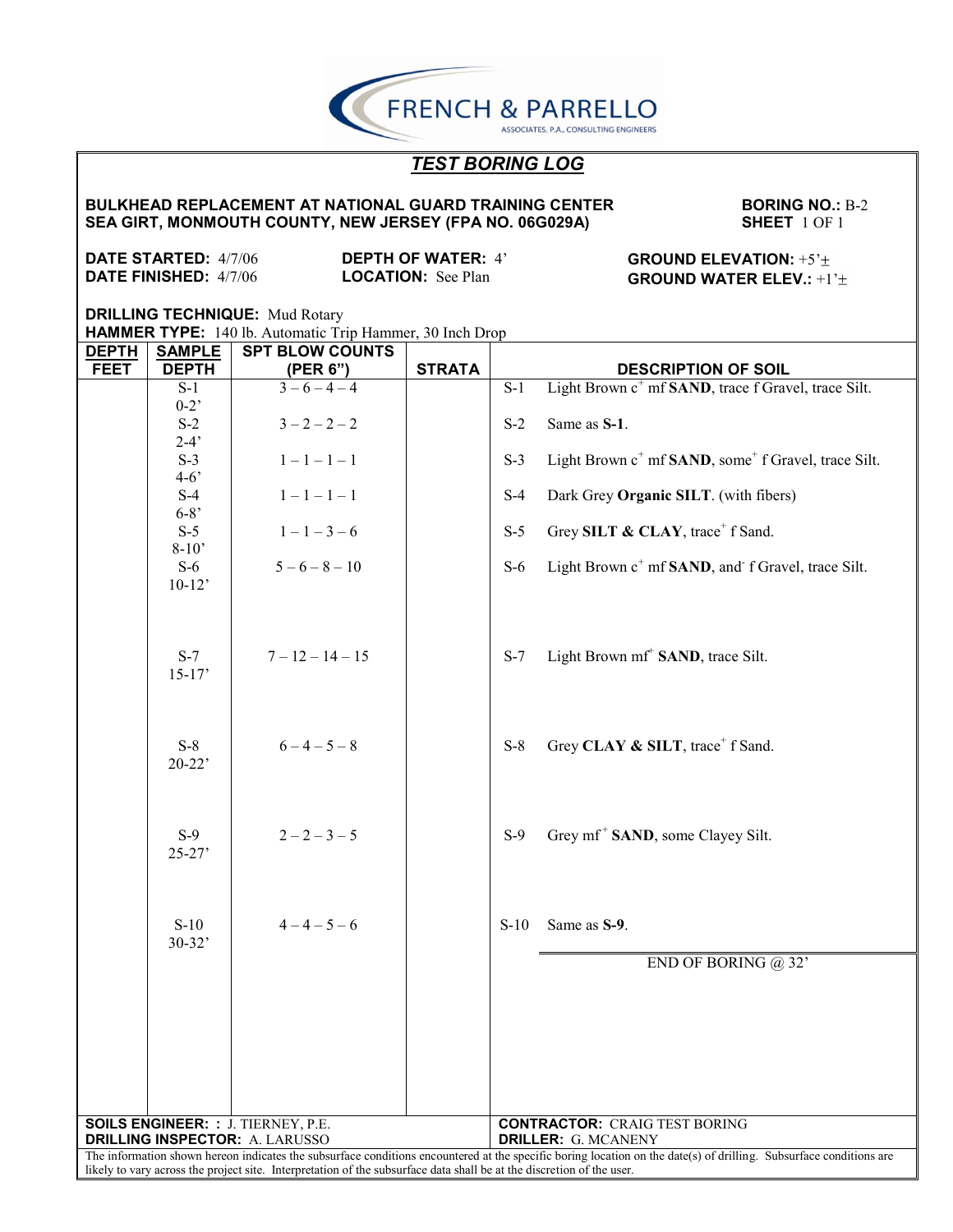**BULKHEAD REPLACEMENT AT NATIONAL GUARD TRAINING CENTER SEA GIRT, MONMOUTH COUNTY, NEW JERSEY (FPA NO. 06G029A)**

**BORING NO.:** B-3 **SHEET** 1 OF 1

**DATE STARTED:** 4/7/06 **DATE FINISHED:** 4/7/06

**DEPTH OF WATER:** 4' **LOCATION:** See Plan

### **GROUND ELEVATION:** +5' **GROUND WATER ELEV.:** +1'

**DRILLING TECHNIQUE:** Mud Rotary **HAMMER TYPE:** 140 lb. Automatic Trip Hammer, 30 Inch Drop Τ **DEPTH SAMPLE SPT BLOW COUNTS**

| <b>FEET</b> | <b>DEPTH</b>                                                                                                                                                       | (PER 6")                                | <b>STRATA</b> | <b>DESCRIPTION OF SOIL</b>                                                           |  |  |  |  |
|-------------|--------------------------------------------------------------------------------------------------------------------------------------------------------------------|-----------------------------------------|---------------|--------------------------------------------------------------------------------------|--|--|--|--|
|             | $S-1$                                                                                                                                                              | $1 - 5 - 9 - 10$                        |               | Top 4": Asphalt.                                                                     |  |  |  |  |
|             | $0 - 2$                                                                                                                                                            |                                         |               | Brown mf SAND, and <sup>+</sup> cmf Gravel.<br>$S-1$                                 |  |  |  |  |
|             | $S-2$                                                                                                                                                              | $5 - 3 - 3 - 3$                         |               | $S-2$<br>Light Brown c <sup>+</sup> mf SAND, some <sup>+</sup> f Gravel, trace Silt. |  |  |  |  |
|             | $2-4'$                                                                                                                                                             |                                         |               |                                                                                      |  |  |  |  |
| $-- 5'---$  | $S-3$<br>$4 - 6'$                                                                                                                                                  | $1 - 1 - 1 - 1$                         |               | Light Grey c <sup>+</sup> mf <b>SAND</b> , and f Gravel, trace Silt.<br>$S-3$        |  |  |  |  |
|             | $S-4$                                                                                                                                                              | $2 - 2 - 2 - 2$                         |               | $S-4$<br>Dark Grey Organic SILT, and mf Sand                                         |  |  |  |  |
|             | $6 - 8'$                                                                                                                                                           |                                         |               |                                                                                      |  |  |  |  |
|             | $S-5$                                                                                                                                                              | $5 - 7 - 9 - 10$                        |               | Light Grey c <sup>+</sup> mf <b>SAND</b> , and f Gravel, trace Silt.<br>$S-5$        |  |  |  |  |
|             | $8 - 10'$                                                                                                                                                          |                                         |               |                                                                                      |  |  |  |  |
| $-10$ ' $-$ | $S-6$                                                                                                                                                              | $8 - 9 - 10 - 10$                       |               | Light Grey c <sup>+</sup> mf SAND, and mf <sup>+</sup> Gravel, trace Silt.<br>$S-6$  |  |  |  |  |
|             | $10-12'$                                                                                                                                                           |                                         |               |                                                                                      |  |  |  |  |
|             |                                                                                                                                                                    |                                         |               |                                                                                      |  |  |  |  |
|             |                                                                                                                                                                    |                                         |               |                                                                                      |  |  |  |  |
|             |                                                                                                                                                                    |                                         |               |                                                                                      |  |  |  |  |
| $-15$ $-$   | $S-7$                                                                                                                                                              | $7 - 10 - 15 - 13$                      |               | Light Grey mf <sup>+</sup> SAND, trace Silt.<br>$S-7$                                |  |  |  |  |
|             | $15-17'$                                                                                                                                                           |                                         |               |                                                                                      |  |  |  |  |
|             |                                                                                                                                                                    |                                         |               |                                                                                      |  |  |  |  |
|             |                                                                                                                                                                    |                                         |               |                                                                                      |  |  |  |  |
| $-20$ ' $-$ | $S-8$                                                                                                                                                              | $4 - 5 - 5 - 5$                         |               | $S-8$<br>Grey Clayey SILT, trace f Sand.                                             |  |  |  |  |
|             | $20 - 22$                                                                                                                                                          |                                         |               |                                                                                      |  |  |  |  |
|             |                                                                                                                                                                    |                                         |               |                                                                                      |  |  |  |  |
|             | UD1                                                                                                                                                                | Push $24$ "                             |               | $UD-1$<br>Same as S-8.                                                               |  |  |  |  |
|             | $23 - 25'$                                                                                                                                                         | Rec. 24"                                |               |                                                                                      |  |  |  |  |
| $-25$ $-$   | $S-9$                                                                                                                                                              | $4 - 5 - 6 - 8$                         |               | $S-9$<br>Grey CLAY & SILT, trace f Sand.                                             |  |  |  |  |
|             | $25 - 27'$                                                                                                                                                         |                                         |               | END OF BORING $@27'$                                                                 |  |  |  |  |
|             |                                                                                                                                                                    |                                         |               |                                                                                      |  |  |  |  |
|             |                                                                                                                                                                    |                                         |               |                                                                                      |  |  |  |  |
| $-30$ $-$   |                                                                                                                                                                    |                                         |               |                                                                                      |  |  |  |  |
|             |                                                                                                                                                                    |                                         |               |                                                                                      |  |  |  |  |
|             |                                                                                                                                                                    |                                         |               |                                                                                      |  |  |  |  |
|             |                                                                                                                                                                    |                                         |               |                                                                                      |  |  |  |  |
|             |                                                                                                                                                                    |                                         |               |                                                                                      |  |  |  |  |
| $-35$ ' $-$ |                                                                                                                                                                    |                                         |               |                                                                                      |  |  |  |  |
|             |                                                                                                                                                                    |                                         |               |                                                                                      |  |  |  |  |
|             |                                                                                                                                                                    |                                         |               |                                                                                      |  |  |  |  |
| $-40$ ' $-$ |                                                                                                                                                                    |                                         |               |                                                                                      |  |  |  |  |
|             |                                                                                                                                                                    | <b>SOILS ENGINEER: J. TIERNEY, P.E.</b> |               | <b>CONTRACTOR: CRAIG TEST BORING</b>                                                 |  |  |  |  |
|             | <b>DRILLING INSPECTOR: A. LARUSSO</b><br><b>DRILLER: G. MCANENY</b>                                                                                                |                                         |               |                                                                                      |  |  |  |  |
|             | The information shown hereon indicates the subsurface conditions encountered at the specific boring location on the date(s) of drilling. Subsurface conditions are |                                         |               |                                                                                      |  |  |  |  |
|             | likely to vary across the project site. Interpretation of the subsurface data shall be at the discretion of the user.                                              |                                         |               |                                                                                      |  |  |  |  |

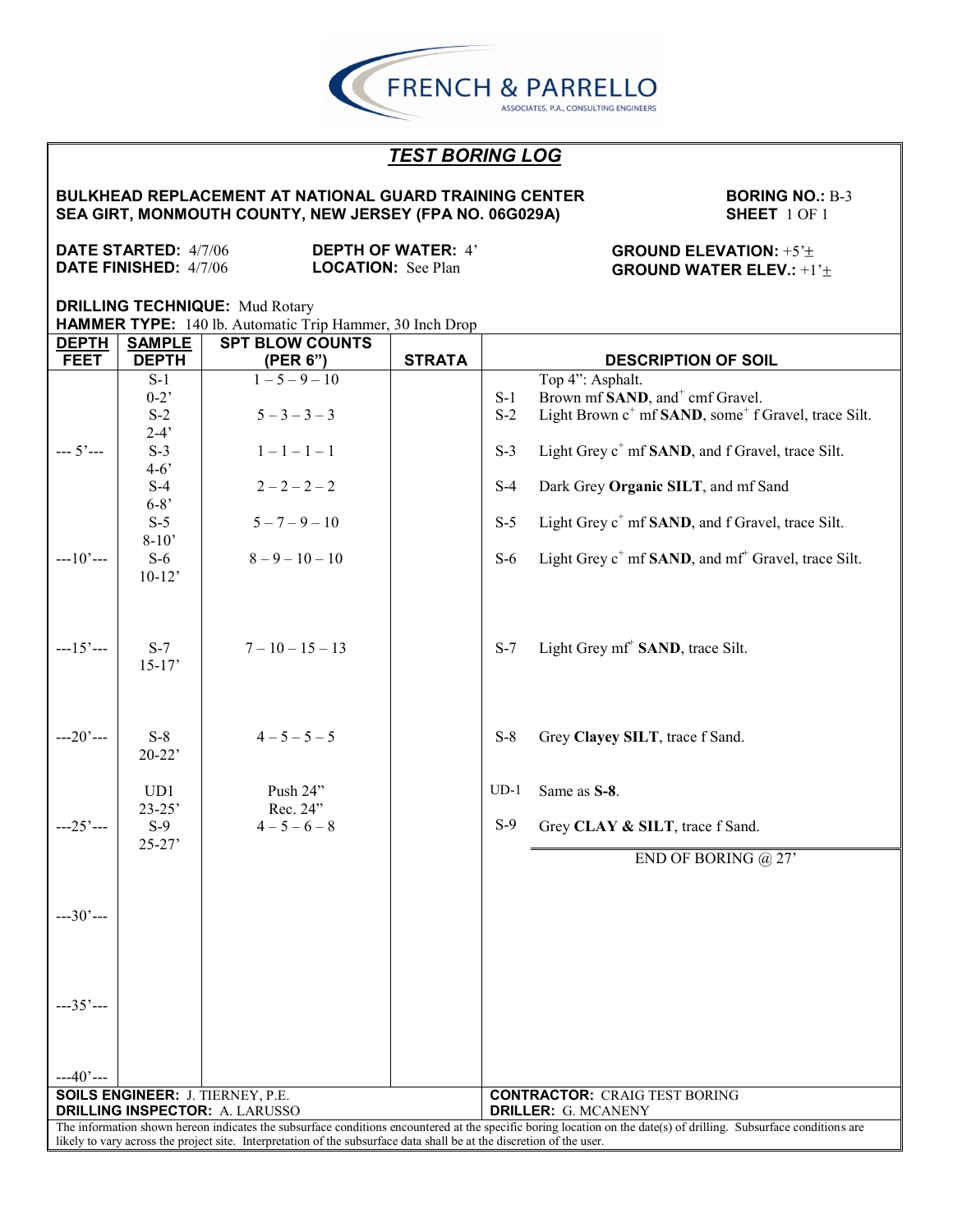**BULKHEAD REPLACEMENT AT NATIONAL GUARD TRAINING CENTER SEA GIRT, MONMOUTH COUNTY, NEW JERSEY (FPA NO. 06G029A)**

**BORING NO.:** B-4 **SHEET** 1 OF 1

**DATE STARTED:** 4/7/06 **DATE FINISHED:** 4/7/06

**DEPTH OF WATER:** 4' **LOCATION:** See Plan

**GROUND ELEVATION:** +5' **GROUND WATER ELEV.:** +1'

| <u>DEPTH</u>                                                                                                          | <b>SAMPLE</b>                         | <b>SPT BLOW COUNTS</b> |               |                            |                                                                                                                                                                    |  |
|-----------------------------------------------------------------------------------------------------------------------|---------------------------------------|------------------------|---------------|----------------------------|--------------------------------------------------------------------------------------------------------------------------------------------------------------------|--|
| <b>FEET</b>                                                                                                           | <b>DEPTH</b>                          | (PER 6")               | <b>STRATA</b> |                            | <b>DESCRIPTION OF SOIL</b>                                                                                                                                         |  |
|                                                                                                                       | $S-1$                                 | $6 - 14 - 23 - 22$     |               | $\overline{S-1}$           | Brown cm <sup>+</sup> f GRAVEL, some <sup>+</sup> m <sup>+</sup> f Sand, trace Silt.                                                                               |  |
|                                                                                                                       | $0-2$                                 |                        |               |                            |                                                                                                                                                                    |  |
|                                                                                                                       | $S-2$                                 | $11 - 10 - 18 - 8$     |               | $S-2$                      | Light Brown c <sup>+</sup> mf <b>SAND</b> , little <sup>+</sup> f Gravel, trace Silt.                                                                              |  |
|                                                                                                                       | $2-4'$                                |                        |               |                            |                                                                                                                                                                    |  |
| $-- 5'---$                                                                                                            | $S-3$                                 | $6 - 5 - 5 - 4$        |               | $S-3$                      | Light Brown c <sup>+</sup> mf SAND, and f Gravel, trace Silt.                                                                                                      |  |
|                                                                                                                       | $4 - 6'$                              |                        |               |                            |                                                                                                                                                                    |  |
|                                                                                                                       | $S-4$                                 | $1 - 2 - 2 - 3$        |               | $S-4$                      | Same as S-3.                                                                                                                                                       |  |
|                                                                                                                       | $6 - 8'$                              |                        |               |                            |                                                                                                                                                                    |  |
|                                                                                                                       | $S-5$                                 | $1 - 2 - 2 - 3$        |               | $S-5$                      | Grey cm <sup>+</sup> f <b>SAND</b> , some <sup>+</sup> Silt & Clay, trace f Gravel.                                                                                |  |
|                                                                                                                       | $8-10'$                               |                        |               |                            |                                                                                                                                                                    |  |
| $-10$ ' $-$                                                                                                           | $S-6$                                 | $4 - 5 - 20 - 23$      |               | $S-6$                      | Grey $c^+$ mf <b>SAND</b> , and mf <sup>+</sup> Gravel.                                                                                                            |  |
|                                                                                                                       | $10-12$                               |                        |               |                            |                                                                                                                                                                    |  |
|                                                                                                                       |                                       |                        |               |                            |                                                                                                                                                                    |  |
|                                                                                                                       |                                       |                        |               |                            |                                                                                                                                                                    |  |
|                                                                                                                       |                                       |                        |               |                            |                                                                                                                                                                    |  |
| $-15$ $-$                                                                                                             | $S-7$                                 | $4-6-6-5$              |               | $S-7$                      | Brown f SAND, trace Silt.                                                                                                                                          |  |
|                                                                                                                       | $15 - 17'$                            |                        |               |                            |                                                                                                                                                                    |  |
|                                                                                                                       |                                       |                        |               |                            |                                                                                                                                                                    |  |
|                                                                                                                       |                                       |                        |               |                            |                                                                                                                                                                    |  |
|                                                                                                                       |                                       |                        |               |                            |                                                                                                                                                                    |  |
| $-20$ ' $-$                                                                                                           | $S-8$                                 | $4-6-6-5$              |               | $S-8$                      | Grey CLAY & SILT, little <sup>+</sup> f Sand.                                                                                                                      |  |
|                                                                                                                       | $20 - 22$                             |                        |               |                            |                                                                                                                                                                    |  |
|                                                                                                                       |                                       |                        |               |                            |                                                                                                                                                                    |  |
|                                                                                                                       |                                       |                        |               |                            |                                                                                                                                                                    |  |
|                                                                                                                       |                                       |                        |               |                            |                                                                                                                                                                    |  |
| $-25$ $-$                                                                                                             | $S-9$                                 | $4 - 5 - 7 - 11$       |               | $S-9$                      | Grey CLAY & SILT, trace f Sand.                                                                                                                                    |  |
|                                                                                                                       | $25 - 27'$                            |                        |               |                            |                                                                                                                                                                    |  |
|                                                                                                                       |                                       |                        |               |                            | END OF BORING $@27'$                                                                                                                                               |  |
|                                                                                                                       |                                       |                        |               |                            |                                                                                                                                                                    |  |
|                                                                                                                       |                                       |                        |               |                            |                                                                                                                                                                    |  |
| $-30$ $-$                                                                                                             |                                       |                        |               |                            |                                                                                                                                                                    |  |
|                                                                                                                       |                                       |                        |               |                            |                                                                                                                                                                    |  |
|                                                                                                                       |                                       |                        |               |                            |                                                                                                                                                                    |  |
|                                                                                                                       |                                       |                        |               |                            |                                                                                                                                                                    |  |
|                                                                                                                       |                                       |                        |               |                            |                                                                                                                                                                    |  |
| $-35'$ ---                                                                                                            |                                       |                        |               |                            |                                                                                                                                                                    |  |
|                                                                                                                       |                                       |                        |               |                            |                                                                                                                                                                    |  |
|                                                                                                                       |                                       |                        |               |                            |                                                                                                                                                                    |  |
|                                                                                                                       |                                       |                        |               |                            |                                                                                                                                                                    |  |
| $-40$ ' $-$                                                                                                           |                                       |                        |               |                            |                                                                                                                                                                    |  |
|                                                                                                                       |                                       |                        |               |                            |                                                                                                                                                                    |  |
| <b>SOILS ENGINEER: J. TIERNEY, P.E.</b>                                                                               |                                       |                        |               |                            | <b>CONTRACTOR: CRAIG TEST BORING</b>                                                                                                                               |  |
|                                                                                                                       | <b>DRILLING INSPECTOR: A. LARUSSO</b> |                        |               | <b>DRILLER: G. MCANENY</b> |                                                                                                                                                                    |  |
|                                                                                                                       |                                       |                        |               |                            | The information shown hereon indicates the subsurface conditions encountered at the specific boring location on the date(s) of drilling. Subsurface conditions are |  |
| likely to vary across the project site. Interpretation of the subsurface data shall be at the discretion of the user. |                                       |                        |               |                            |                                                                                                                                                                    |  |

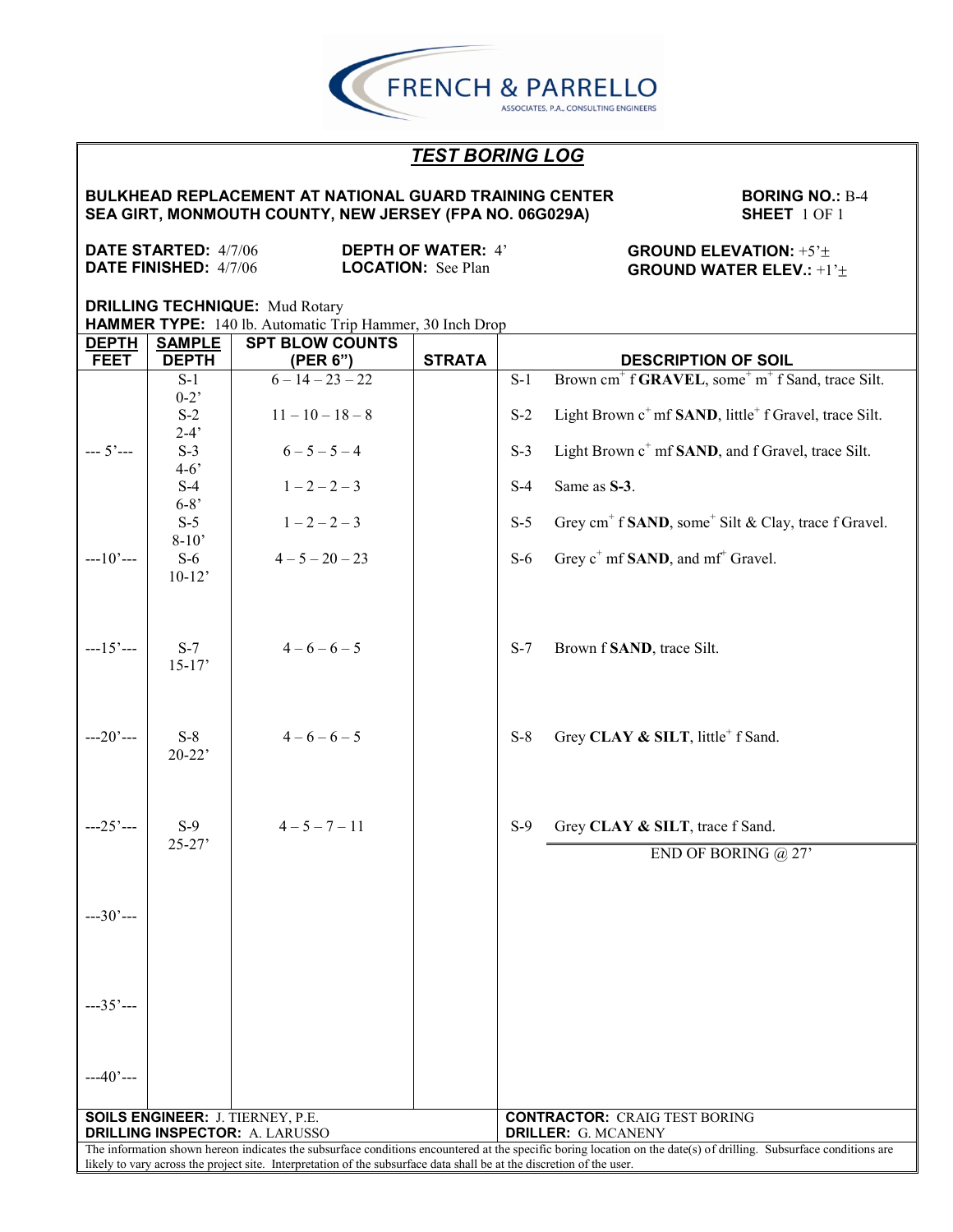#### **BULKHEAD REPLACEMENT AT NATIONAL GUARD TRAINING CENTER SEA GIRT, MONMOUTH COUNTY, NEW JERSEY (FPA NO. 06G029A)**

**BORING NO.:** B-5 **SHEET** 1 OF 1

**DATE STARTED:** 4/7/06 **DATE FINISHED:** 4/7/06

**DEPTH OF WATER:** 4' **LOCATION:** See Plan

**GROUND ELEVATION:** +5' **GROUND WATER ELEV.:** +1'

| <b>DEPTH</b>                                                                                                          | <b>SAMPLE</b>                                                                    | <b>SPT BLOW COUNTS</b> |               |                            |                                                                                                                                                                    |  |
|-----------------------------------------------------------------------------------------------------------------------|----------------------------------------------------------------------------------|------------------------|---------------|----------------------------|--------------------------------------------------------------------------------------------------------------------------------------------------------------------|--|
| <b>FEET</b>                                                                                                           | <b>DEPTH</b>                                                                     | (PER 6")               | <b>STRATA</b> |                            | <b>DESCRIPTION OF SOIL</b>                                                                                                                                         |  |
|                                                                                                                       | $S-1$                                                                            | $6 - 14 - 18 - 17$     |               | $\overline{S-1}$           | Brown cm <sup>+</sup> f <b>GRAVEL</b> , little <sup>+</sup> cm <sup>+</sup> f Sand, trace Silt.                                                                    |  |
|                                                                                                                       | $0-2$                                                                            |                        |               |                            |                                                                                                                                                                    |  |
|                                                                                                                       | $S-2$                                                                            | $2 - 9 - 8 - 7$        |               | $S-2$                      | Light Brown c <sup>+</sup> mf SAND, trace f Gravel, trace Silt.                                                                                                    |  |
|                                                                                                                       | $2-4'$                                                                           |                        |               |                            |                                                                                                                                                                    |  |
| $-- 5'---$                                                                                                            | $S-3$                                                                            | $5 - 4 - 3 - 2$        |               | $S-3$                      | Light Brown c <sup>+</sup> mf <b>SAND</b> , trace Silt.                                                                                                            |  |
|                                                                                                                       | $4-6$                                                                            |                        |               |                            |                                                                                                                                                                    |  |
|                                                                                                                       | $S-4$                                                                            | $1 - 2 - 2 - 2$        |               | $S-4$                      | Brown c <sup>+</sup> mf <b>SAND</b> , some <sup>+</sup> f Gravel, trace Silt.                                                                                      |  |
|                                                                                                                       | $6 - 8'$                                                                         |                        |               |                            |                                                                                                                                                                    |  |
|                                                                                                                       | $S-5$                                                                            | $1 - 2 - 2 - 2$        |               | $S-5$                      | Grey $c^+$ mf <b>SAND</b> , some <sup><math>+</math></sup> Silt & Clay.                                                                                            |  |
|                                                                                                                       | $8-10'$                                                                          |                        |               |                            |                                                                                                                                                                    |  |
| $-10$ $-$                                                                                                             | $S-6$                                                                            | $7 - 8 - 8 - 9$        |               | $S-6$                      | Brown c <sup>+</sup> mf <b>SAND</b> , and f Gravel, trace Silt.                                                                                                    |  |
|                                                                                                                       | $10-12$                                                                          |                        |               |                            |                                                                                                                                                                    |  |
|                                                                                                                       |                                                                                  |                        |               |                            |                                                                                                                                                                    |  |
|                                                                                                                       |                                                                                  |                        |               |                            |                                                                                                                                                                    |  |
|                                                                                                                       |                                                                                  |                        |               |                            |                                                                                                                                                                    |  |
| $--15'---$                                                                                                            | $S-7$                                                                            | $7 - 11 - 17 - 19$     |               | $S-7$                      | Brown c <sup>+</sup> mf <b>SAND</b> , some f Gravel, trace Silt.                                                                                                   |  |
|                                                                                                                       | $15 - 17'$                                                                       |                        |               |                            |                                                                                                                                                                    |  |
|                                                                                                                       |                                                                                  |                        |               |                            |                                                                                                                                                                    |  |
|                                                                                                                       |                                                                                  |                        |               |                            |                                                                                                                                                                    |  |
|                                                                                                                       |                                                                                  |                        |               |                            |                                                                                                                                                                    |  |
| $-20$ $-$                                                                                                             | $S-8$                                                                            | $2 - 2 - 2 - 5$        |               | $S-8$                      | Grey CLAY & SILT, trace f Sand.                                                                                                                                    |  |
|                                                                                                                       | $20 - 22$                                                                        |                        |               |                            |                                                                                                                                                                    |  |
|                                                                                                                       |                                                                                  |                        |               |                            |                                                                                                                                                                    |  |
|                                                                                                                       |                                                                                  |                        |               |                            |                                                                                                                                                                    |  |
|                                                                                                                       |                                                                                  |                        |               |                            |                                                                                                                                                                    |  |
| $--25'---$                                                                                                            | $S-9$                                                                            | $4 - 5 - 8 - 11$       |               | $S-9$                      | Same as S-8.                                                                                                                                                       |  |
|                                                                                                                       | $25 - 27'$                                                                       |                        |               |                            | END OF BORING $@27'$                                                                                                                                               |  |
|                                                                                                                       |                                                                                  |                        |               |                            |                                                                                                                                                                    |  |
|                                                                                                                       |                                                                                  |                        |               |                            |                                                                                                                                                                    |  |
|                                                                                                                       |                                                                                  |                        |               |                            |                                                                                                                                                                    |  |
| $-30$ $-$                                                                                                             |                                                                                  |                        |               |                            |                                                                                                                                                                    |  |
|                                                                                                                       |                                                                                  |                        |               |                            |                                                                                                                                                                    |  |
|                                                                                                                       |                                                                                  |                        |               |                            |                                                                                                                                                                    |  |
|                                                                                                                       |                                                                                  |                        |               |                            |                                                                                                                                                                    |  |
|                                                                                                                       |                                                                                  |                        |               |                            |                                                                                                                                                                    |  |
| $--35$ ' $--$                                                                                                         |                                                                                  |                        |               |                            |                                                                                                                                                                    |  |
|                                                                                                                       |                                                                                  |                        |               |                            |                                                                                                                                                                    |  |
|                                                                                                                       |                                                                                  |                        |               |                            |                                                                                                                                                                    |  |
|                                                                                                                       |                                                                                  |                        |               |                            |                                                                                                                                                                    |  |
| $-40$ ' $-$                                                                                                           |                                                                                  |                        |               |                            |                                                                                                                                                                    |  |
|                                                                                                                       |                                                                                  |                        |               |                            | <b>CONTRACTOR: CRAIG TEST BORING</b>                                                                                                                               |  |
|                                                                                                                       | <b>SOILS ENGINEER: J. TIERNEY, P.E.</b><br><b>DRILLING INSPECTOR: A. LARUSSO</b> |                        |               | <b>DRILLER: G. MCANENY</b> |                                                                                                                                                                    |  |
|                                                                                                                       |                                                                                  |                        |               |                            | The information shown hereon indicates the subsurface conditions encountered at the specific boring location on the date(s) of drilling. Subsurface conditions are |  |
| likely to vary across the project site. Interpretation of the subsurface data shall be at the discretion of the user. |                                                                                  |                        |               |                            |                                                                                                                                                                    |  |

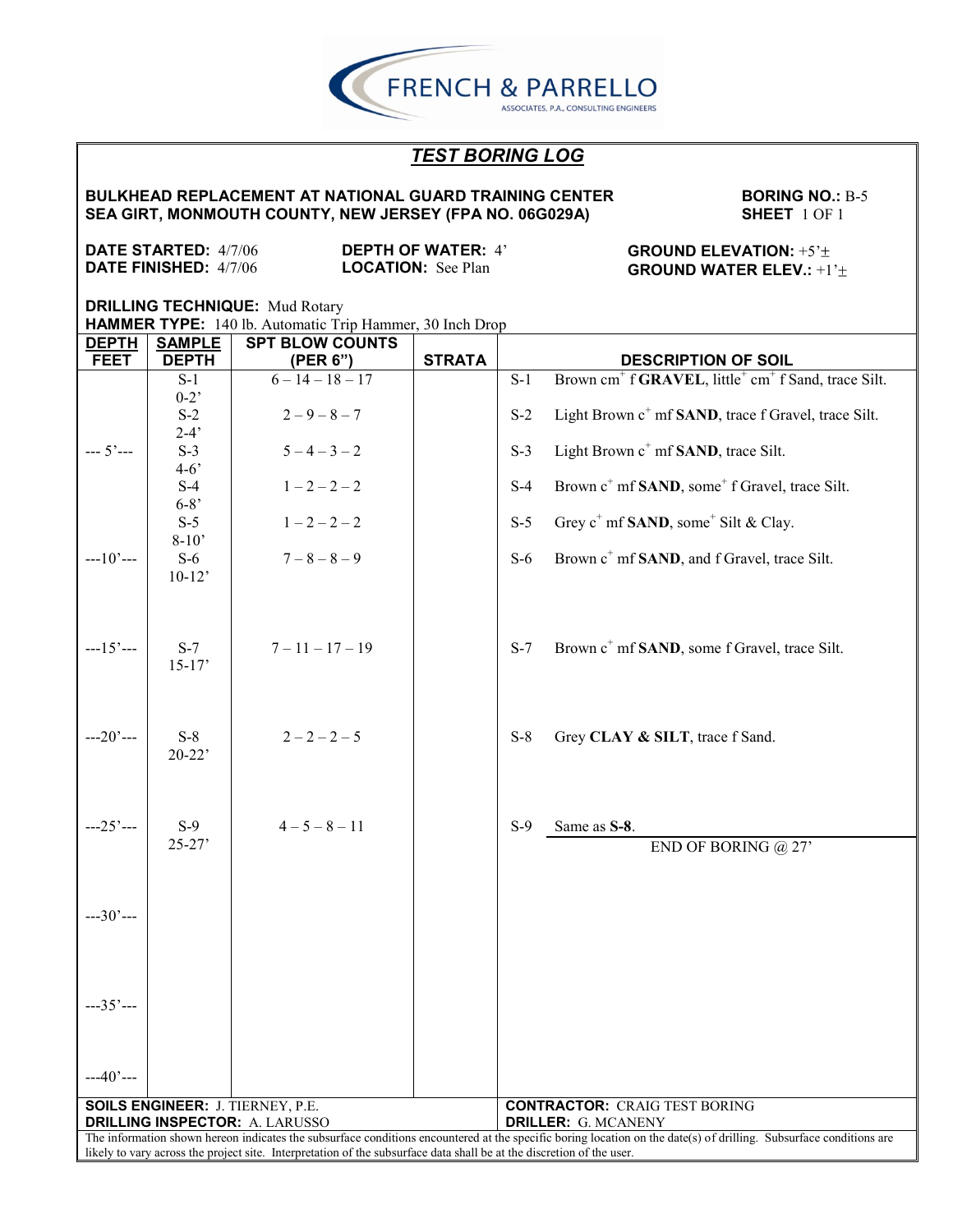

#### **BULKHEAD REPLACEMENT AT NATIONAL GUARD TRAINING CENTER SEA GIRT, MONMOUTH COUNTY, NEW JERSEY (FPA NO. 06G029A)**

**BORING NO.: B-6 SHEET** 1 OF 1

**DATE STARTED:** 4/7/06 **DATE FINISHED:** 4/7/06

**DEPTH OF WATER:** 4' **LOCATION:** See Plan

**GROUND ELEVATION:** +5' **GROUND WATER ELEV.:** +1'

| <b>DEPTH</b>                                                                                                          | <b>SAMPLE</b>                          | <b>SPT BLOW COUNTS</b> |               |                                                                                                                                                                    |  |  |
|-----------------------------------------------------------------------------------------------------------------------|----------------------------------------|------------------------|---------------|--------------------------------------------------------------------------------------------------------------------------------------------------------------------|--|--|
| <b>FEET</b>                                                                                                           | <b>DEPTH</b>                           | (PER 6")               | <b>STRATA</b> | <b>DESCRIPTION OF SOIL</b>                                                                                                                                         |  |  |
|                                                                                                                       | $S-1$                                  | $2-3-12-18$            |               | Brown cmf GRAVEL, some cm <sup>+</sup> f Sand, trace Silt.<br>$S-1$                                                                                                |  |  |
|                                                                                                                       | $0-2$                                  |                        |               |                                                                                                                                                                    |  |  |
|                                                                                                                       | $S-2$                                  | $17 - 9 - 9 - 7$       |               | Light Brown c <sup>+</sup> mf <b>SAND</b> , trace f Gravel, trace Silt.<br>$S-2$                                                                                   |  |  |
|                                                                                                                       | $2-4'$                                 |                        |               |                                                                                                                                                                    |  |  |
| $-- 5'---$                                                                                                            | $S-3$                                  | $5 - 3 - 4 - 3$        |               | Light Brown c <sup>+</sup> mf SAND, and f Gravel, trace Silt.<br>$S-3$                                                                                             |  |  |
|                                                                                                                       | $4 - 6'$                               |                        |               |                                                                                                                                                                    |  |  |
|                                                                                                                       | $S-4$                                  | $1 - 1 - 1 - 1$        |               | Same as S-3.<br>$S-4$                                                                                                                                              |  |  |
|                                                                                                                       | $6 - 8'$                               |                        |               |                                                                                                                                                                    |  |  |
|                                                                                                                       | $S-5$                                  | $1 - 1 - 1 - 1$        |               | Grey and Light Brown c <sup>+</sup> mf <b>SAND</b> , and f Gravel, trace<br>$S-5$                                                                                  |  |  |
|                                                                                                                       | $8 - 10'$                              |                        |               | Silt.                                                                                                                                                              |  |  |
| $-10$ $-$                                                                                                             | $S-6$                                  | $1 - 1 - 1 - 1$        |               | Light Brown c <sup>+</sup> mf <b>SAND</b> , and f Gravel.<br>$S-6$                                                                                                 |  |  |
|                                                                                                                       | $10-12'$                               |                        |               |                                                                                                                                                                    |  |  |
|                                                                                                                       |                                        |                        |               |                                                                                                                                                                    |  |  |
|                                                                                                                       |                                        |                        |               |                                                                                                                                                                    |  |  |
|                                                                                                                       |                                        |                        |               |                                                                                                                                                                    |  |  |
| $-15$ $-$                                                                                                             | $S-7$                                  | $2 - 2 - 2 - 2$        |               | $S-7$<br>Grey SILT & CLAY, trace f Gravel.                                                                                                                         |  |  |
|                                                                                                                       | $15-17'$                               |                        |               |                                                                                                                                                                    |  |  |
|                                                                                                                       |                                        |                        |               |                                                                                                                                                                    |  |  |
|                                                                                                                       |                                        |                        |               |                                                                                                                                                                    |  |  |
|                                                                                                                       |                                        |                        |               |                                                                                                                                                                    |  |  |
| $-20$ ' $-$                                                                                                           | $S-8$                                  | $6 - 7 - 6 - 6$        |               | $S-8$<br>Grey Clayey SILT, trace f Sand.                                                                                                                           |  |  |
|                                                                                                                       | $20 - 22$                              |                        |               |                                                                                                                                                                    |  |  |
|                                                                                                                       |                                        |                        |               |                                                                                                                                                                    |  |  |
|                                                                                                                       |                                        |                        |               |                                                                                                                                                                    |  |  |
|                                                                                                                       |                                        |                        |               |                                                                                                                                                                    |  |  |
| $-25$ $-$                                                                                                             | $S-9$                                  | $3 - 4 - 6 - 7$        |               | $S-9$<br>Grey CLAY & SILT, trace f Sand.                                                                                                                           |  |  |
|                                                                                                                       | $25 - 27'$                             |                        |               | END OF BORING $@27'$                                                                                                                                               |  |  |
|                                                                                                                       |                                        |                        |               |                                                                                                                                                                    |  |  |
|                                                                                                                       |                                        |                        |               |                                                                                                                                                                    |  |  |
|                                                                                                                       |                                        |                        |               |                                                                                                                                                                    |  |  |
| $-30$ $-$                                                                                                             |                                        |                        |               |                                                                                                                                                                    |  |  |
|                                                                                                                       |                                        |                        |               |                                                                                                                                                                    |  |  |
|                                                                                                                       |                                        |                        |               |                                                                                                                                                                    |  |  |
|                                                                                                                       |                                        |                        |               |                                                                                                                                                                    |  |  |
|                                                                                                                       |                                        |                        |               |                                                                                                                                                                    |  |  |
| $-35$ $-$                                                                                                             |                                        |                        |               |                                                                                                                                                                    |  |  |
|                                                                                                                       |                                        |                        |               |                                                                                                                                                                    |  |  |
|                                                                                                                       |                                        |                        |               |                                                                                                                                                                    |  |  |
|                                                                                                                       |                                        |                        |               |                                                                                                                                                                    |  |  |
|                                                                                                                       |                                        |                        |               |                                                                                                                                                                    |  |  |
| $-40$ ' $-$                                                                                                           |                                        |                        |               |                                                                                                                                                                    |  |  |
|                                                                                                                       | <b>SOILS ENGINEER: J. TIERNY, P.E.</b> |                        |               | <b>CONTRACTOR: CRAIG TEST BORING</b>                                                                                                                               |  |  |
| <b>DRILLING INSPECTOR: A. LARUSSO</b>                                                                                 |                                        |                        |               | <b>DRILLER: G. MCANENY</b>                                                                                                                                         |  |  |
|                                                                                                                       |                                        |                        |               | The information shown hereon indicates the subsurface conditions encountered at the specific boring location on the date(s) of drilling. Subsurface conditions are |  |  |
| likely to vary across the project site. Interpretation of the subsurface data shall be at the discretion of the user. |                                        |                        |               |                                                                                                                                                                    |  |  |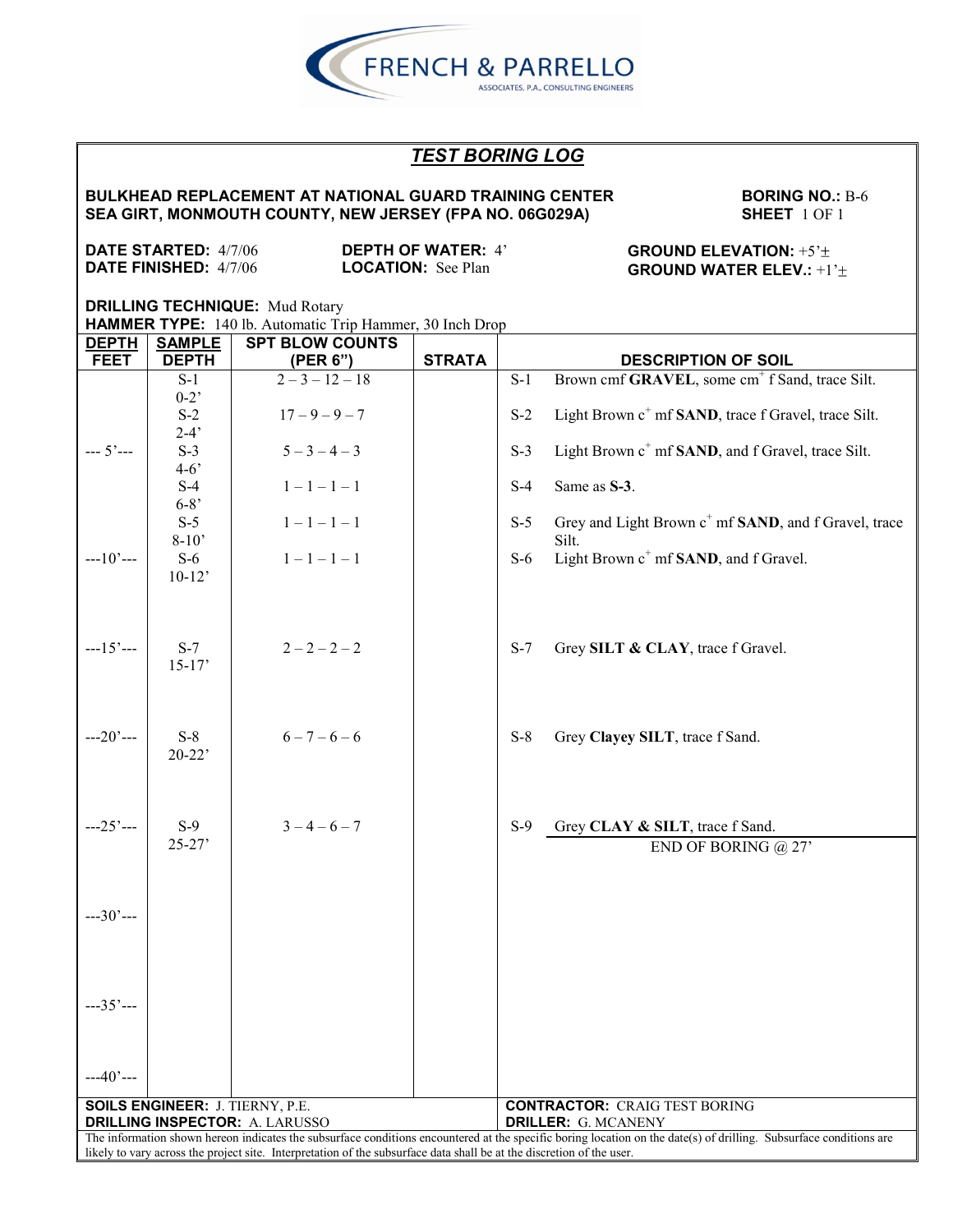

#### **BULKHEAD REPLACEMENT AT NATIONAL GUARD TRAINING CENTER SEA GIRT, MONMOUTH COUNTY, NEW JERSEY (FPA NO. 06G029A)**

**BORING NO.: B-7 SHEET** 1 OF 1

**DATE STARTED:** 4/7/06 **DATE FINISHED:** 4/7/06

**DEPTH OF WATER:** 4' **LOCATION:** See Plan

**GROUND ELEVATION:** +5' **GROUND WATER ELEV.:** +1'

| <b>DEPTH</b> | <b>SAMPLE</b> | <b>SPT BLOW COUNTS</b>                                                                                                |               |                                                                                                                                                                    |  |  |
|--------------|---------------|-----------------------------------------------------------------------------------------------------------------------|---------------|--------------------------------------------------------------------------------------------------------------------------------------------------------------------|--|--|
| <b>FEET</b>  | <b>DEPTH</b>  | (PER 6")                                                                                                              | <b>STRATA</b> | <b>DESCRIPTION OF SOIL</b>                                                                                                                                         |  |  |
|              | $S-1$         | $3-10-12-12$                                                                                                          |               | Light Brown c <sup>+</sup> mf SAND, and cm <sup>+</sup> f Gravel, trace Silt.<br>$S-1$                                                                             |  |  |
|              | $0-2$         |                                                                                                                       |               |                                                                                                                                                                    |  |  |
|              | $S-2$         | $6 - 6 - 5 - 6$                                                                                                       |               | Light Brown cm <sup>+</sup> f <b>SAND</b> , trace Clayey Silt.<br>$S-2$                                                                                            |  |  |
|              | $2-4'$        |                                                                                                                       |               |                                                                                                                                                                    |  |  |
| $-- 5'---$   | $S-3$         | $3 - 1 - 2 - 1$                                                                                                       |               | Light Grey c <sup>+</sup> mf <b>SAND</b> , trace f Gravel, trace Clayey<br>$S-3$                                                                                   |  |  |
|              | $4 - 6'$      |                                                                                                                       |               | Silt.                                                                                                                                                              |  |  |
|              | $S-4$         | $2 - 1 - 1 - 1$                                                                                                       |               | Light Grey Clayey SILT.<br>$S-4$                                                                                                                                   |  |  |
|              | $6 - 8'$      |                                                                                                                       |               |                                                                                                                                                                    |  |  |
|              | $S-5$         | $1 - 1 - 1 - 4$                                                                                                       |               | $S-5$<br>Light Grey c <sup>+</sup> mf <b>SAND</b> , little Clayey Silt.                                                                                            |  |  |
|              | $8-10'$       |                                                                                                                       |               |                                                                                                                                                                    |  |  |
| $-10$ $-$    | $S-6$         | $4 - 5 - 6 - 6$                                                                                                       |               | Light Grey $c^+$ mf <b>SAND</b> , trace Silt.<br>$S-6$                                                                                                             |  |  |
|              | $10-12$       |                                                                                                                       |               |                                                                                                                                                                    |  |  |
|              |               |                                                                                                                       |               |                                                                                                                                                                    |  |  |
|              |               |                                                                                                                       |               |                                                                                                                                                                    |  |  |
|              |               |                                                                                                                       |               |                                                                                                                                                                    |  |  |
| $--15'---$   | $S-7$         | $4 - 8 - 10 - 13$                                                                                                     |               | Light Brown c <sup>+</sup> m SAND, and <sup>+</sup> f Gravel, trace Silt.<br>$S-7$                                                                                 |  |  |
|              | $15-17'$      |                                                                                                                       |               |                                                                                                                                                                    |  |  |
|              |               |                                                                                                                       |               |                                                                                                                                                                    |  |  |
|              |               |                                                                                                                       |               |                                                                                                                                                                    |  |  |
|              |               |                                                                                                                       |               |                                                                                                                                                                    |  |  |
| $-20$ ' $-$  | $S-8$         | $4 - 5 - 4 - 7$                                                                                                       |               | $S-8$<br>Grey Clayey SILT, trace f Sand.                                                                                                                           |  |  |
|              | $20-22$       |                                                                                                                       |               |                                                                                                                                                                    |  |  |
|              |               |                                                                                                                       |               |                                                                                                                                                                    |  |  |
|              |               |                                                                                                                       |               |                                                                                                                                                                    |  |  |
|              |               |                                                                                                                       |               |                                                                                                                                                                    |  |  |
| $--25'---$   | $S-9$         | $8 - 10 - 15 - 17$                                                                                                    |               | Grey Clayey SILT, trace f Sand.<br>$S-9$                                                                                                                           |  |  |
|              | $25 - 27'$    |                                                                                                                       |               | END OF BORING $@27'$                                                                                                                                               |  |  |
|              |               |                                                                                                                       |               |                                                                                                                                                                    |  |  |
|              |               |                                                                                                                       |               |                                                                                                                                                                    |  |  |
|              |               |                                                                                                                       |               |                                                                                                                                                                    |  |  |
| $--30'---$   |               |                                                                                                                       |               |                                                                                                                                                                    |  |  |
|              |               |                                                                                                                       |               |                                                                                                                                                                    |  |  |
|              |               |                                                                                                                       |               |                                                                                                                                                                    |  |  |
|              |               |                                                                                                                       |               |                                                                                                                                                                    |  |  |
|              |               |                                                                                                                       |               |                                                                                                                                                                    |  |  |
| $-35$ $-$    |               |                                                                                                                       |               |                                                                                                                                                                    |  |  |
|              |               |                                                                                                                       |               |                                                                                                                                                                    |  |  |
|              |               |                                                                                                                       |               |                                                                                                                                                                    |  |  |
|              |               |                                                                                                                       |               |                                                                                                                                                                    |  |  |
| $-40$ ' $-$  |               |                                                                                                                       |               |                                                                                                                                                                    |  |  |
|              |               |                                                                                                                       |               |                                                                                                                                                                    |  |  |
|              |               | <b>SOILS ENGINEER: J.TIERNEY, P.E.</b>                                                                                |               | <b>CONTRACTOR: CRAIG TEST BORING</b>                                                                                                                               |  |  |
|              |               | <b>DRILLING INSPECTOR: A. LARUSSO</b>                                                                                 |               | <b>DRILLER: G. MCANENY</b>                                                                                                                                         |  |  |
|              |               | likely to vary across the project site. Interpretation of the subsurface data shall be at the discretion of the user. |               | The information shown hereon indicates the subsurface conditions encountered at the specific boring location on the date(s) of drilling. Subsurface conditions are |  |  |
|              |               |                                                                                                                       |               |                                                                                                                                                                    |  |  |